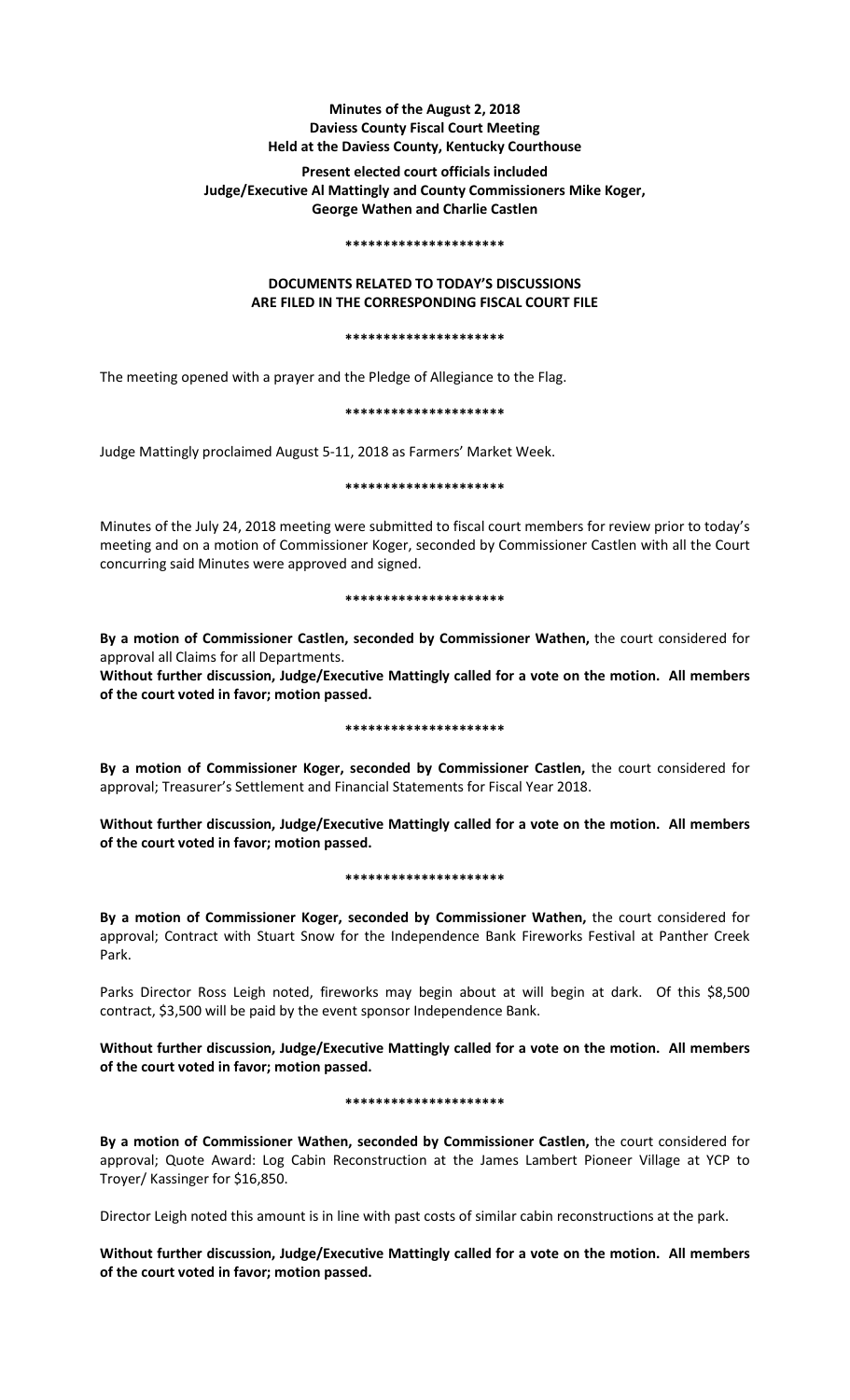#### **\*\*\*\*\*\*\*\*\*\*\*\*\*\*\*\*\*\*\*\*\***

**By a motion of Commissioner Koger, seconded by Commissioner Castlen,** the court considered for approval; **REJECT** Bid No. 17-2018: Judicial Center Window Seal Replacement (Maintenance).

Purchasing Agent Jordan Johnson stated, "Daviess County Fiscal Court received two (2) bids. Both bids exceeded the expected budget for this project. It is our recommendation to reject all bids and re-bid this project under an altered scope."

# **Without further discussion, Judge/Executive Mattingly called for a vote on the motion. All members of the court voted in favor; motion passed.**

## **\*\*\*\*\*\*\*\*\*\*\*\*\*\*\*\*\*\*\*\*\***

**By a motion of Commissioner Wathen, seconded by Commissioner Castlen,** the court considered for approval; Award Bid No. 18-2018: Courthouse Grounds Lighting Replacement (Maintenance) to Pat O'Bryan for \$44,427.

Mr. Johnson stated, "Daviess County Fiscal Court received eight (8) bids. Pat O'Bryan is the lowest and best-evaluated bid, having no exceptions to the bid documentation. It is our recommendation to award Bid No. 18-2018 to Pat O'Bryan in the amount of \$44,427."

**Without further discussion, Judge/Executive Mattingly called for a vote on the motion. All members of the court voted in favor; motion passed.** 

## **\*\*\*\*\*\*\*\*\*\*\*\*\*\*\*\*\*\*\*\*\***

**By a motion of Commissioner Wathen, seconded by Commissioner Castlen,** the court considered for approval; Award Bid No. 19-2018: Snow Plow Equipment (Road) to IMPCO for \$55,144.25.

Mr. Johnson stated, "Daviess County Fiscal Court received two (2) bids. IMPCO is the lowest and bestevaluated bid, having no exceptions to the bid documentation. It is our recommendation to award Bid No. 19-2018 to IMPCO in the amount of \$55,144.25."

**Without further discussion, Judge/Executive Mattingly called for a vote on the motion. All members of the court voted in favor; motion passed.** 

# **\*\*\*\*\*\*\*\*\*\*\*\*\*\*\*\*\*\*\*\*\***

**By a motion of Commissioner Koger, seconded by Commissioner Wathen,** the court considered for approval; **REJECT** Bid No. 20-2018: One (1) New 3/4 Ton 4 X 4 Pickup Truck (Road).

Mr. Johnson stated, "Daviess County Fiscal Court received three (3) bids. The Road Department requires a regular cab/long wheel base unit. No bids met criteria. It is our recommendation to reject all bids and re-bid this item under adjusted specifications."

**Without further discussion, Judge/Executive Mattingly called for a vote on the motion. All members of the court voted in favor; motion passed.** 

# **\*\*\*\*\*\*\*\*\*\*\*\*\*\*\*\*\*\*\*\*\***

**By a motion of Commissioner Koger, seconded by Commissioner Wathen,** the court considered for approval; Award Bid No. 21-2018: One (1) New Single Axle Dump Truck (Road) to Meyer Truck Equipment for \$104,405.93.

Mr. Johnson stated, "Daviess County Fiscal Court received four (4) bids. Meyer Truck Equipment is the lowest and best-evaluated bid, having no exceptions to the bid documentation. It is our recommendation to award Bid No. 21-2018 to Meyer Truck Equipment in the amount of \$104,405.93."

**Without further discussion, Judge/Executive Mattingly called for a vote on the motion. All members of the court voted in favor; motion passed.**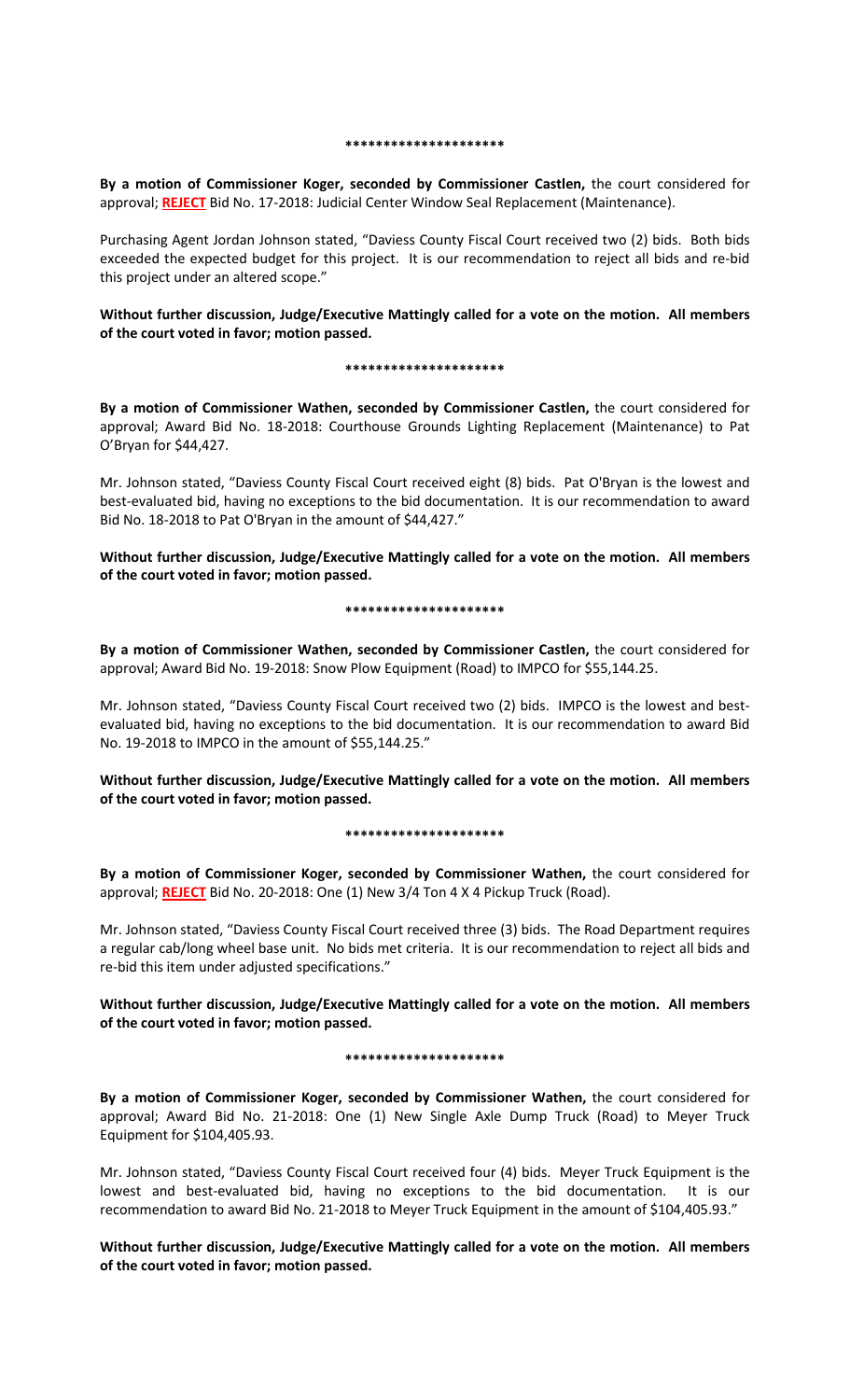#### **\*\*\*\*\*\*\*\*\*\*\*\*\*\*\*\*\*\*\*\*\***

**By a motion of Commissioner Koger, seconded by Commissioner Castlen,** the court considered for approval; Award Bid No. 22-2018: One (1) New Tandem Dump Truck (Road) Meyer Truck Equipment for \$119,387.84.

Mr. Johnson stated, "Daviess County Fiscal Court received five (5) bids. Meyer Truck Equipment is the lowest and best-evaluated bid, having minor exceptions to the bid documentation. It is our recommendation to award Bid No. 22-2018 to Meyer Truck Equipment in the amount of \$119,387.84."

**Without further discussion, Judge/Executive Mattingly called for a vote on the motion. All members of the court voted in favor; motion passed.** 

#### **\*\*\*\*\*\*\*\*\*\*\*\*\*\*\*\*\*\*\*\*\***

**By a motion of Commissioner Castlen, seconded by Commissioner Wathen,** the court considered for approval; Award Bid No. 25-2018: One (1) New Compactor (Landfill).

Judge Mattingly stated, "We are still reviewing these bids and would like to table this item until the following court meeting."

**By a motion of Commissioner Koger, seconded by Commissioner Wathen,** the court considered to lay the above question on the table.

**Without further discussion, Judge/Executive Mattingly called for a vote on the motion. All members of the court voted in favor; motion passed.** 

## **\*\*\*\*\*\*\*\*\*\*\*\*\*\*\*\*\*\*\*\*\***

**By a motion of Commissioner Castlen, seconded by Commissioner Wathen,** the court considered for approval; Hire Brian Keith Hurm as Fire Inspector effective August 6, 2018.

**Without further discussion, Judge/Executive Mattingly called for a vote on the motion. All members of the court voted in favor; motion passed.** 

### **\*\*\*\*\*\*\*\*\*\*\*\*\*\*\*\*\*\*\*\*\***

**By a motion of Commissioner Wathen, seconded by Commissioner Castlen,** the court considered for approval; Advertise for a Mechanic, if not filled internally.

**Without further discussion, Judge/Executive Mattingly called for a vote on the motion. All members of the court voted in favor; motion passed.** 

### **\*\*\*\*\*\*\*\*\*\*\*\*\*\*\*\*\*\*\*\*\***

# **Comments:**

Judge Mattingly announced the following Bid Advertisements:

- Bid No. 26-2018: Operations Center Painting Project (Maint.)
- Bid No. 27-2018: Two (2) New or Used 5th Wheel Road Tractors (Transfer Station)

Judge Mattingly announced the recent signing of **Executive Order No. 04-2018:** Wet/Dry Election to be held on Tuesday, November 6, 2018 for the Philpot East Precinct. He also recognized Heavy Equipment Operator Mike Winchell on his 20-year employment anniversary.

### **\*\*\*\*\*\*\*\*\*\*\*\*\*\*\*\*\*\*\*\*\***

Without objection, Judge/Executive Mattingly adjourned the meeting. **SO ORDERED THAT COURT STAND ADJOURNED.**

| Judge/Executive: | Commissioner:        |  |
|------------------|----------------------|--|
| Commissioner:    | Wathen Commissioner: |  |